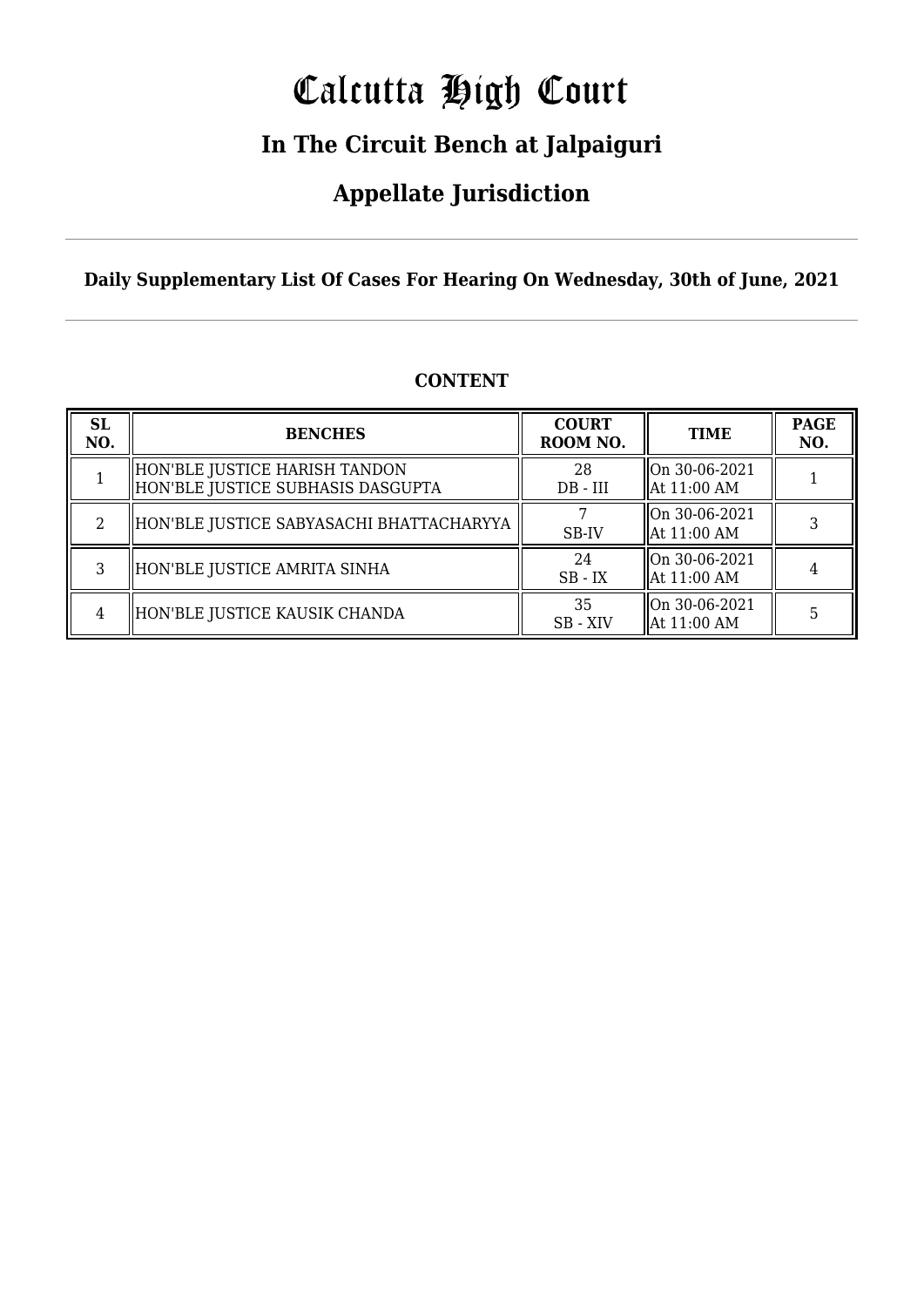

**DAILY CAUSELIST For Wednesday The 30th June 2021**

**COURT NO. 28**

**DIVISION BENCH (DB - III)**

**AT 11:00 AM**

**HON'BLE JUSTICE HARISH TANDON HON'BLE JUSTICE SUBHASIS DASGUPTA (VIA VIDEO CONFERENCE)**

**FROM PRINCIPAL BENCH**

#### **APPLICATION FOR ANTICIPATORY BAIL**

| $\mathbf{1}$ | CRM/670/2021 | PRASENJIT ROY<br>VS<br><b>STATE OF WEST BENGAL</b><br>AND ORS.                        | ARNAB SAHA            |
|--------------|--------------|---------------------------------------------------------------------------------------|-----------------------|
| 2            | CRM/681/2021 | <b>SURAJIT GHOSH</b><br><b>VS</b><br>THE STATE OF WEST<br><b>BENGAL</b>               | <b>SUDIP GUHA</b>     |
| 3            | CRM/683/2021 | SHIULI BARMAN @<br>CHANDANA BARMAN<br><b>VS</b><br>THE STATE OF WEST<br><b>BENGAL</b> | <b>SUDIP GUHA</b>     |
| 4            | CRM/685/2021 | NABI HOSSAIN MIYA @<br>NAYAN AND ORS<br>VS<br>THE STATE OF WEST<br><b>BENGAL</b>      | <b>SUDIP GUHA</b>     |
| 5            | CRM/686/2021 | SAHIDAR RAHAMAN @<br>SAHIDAR ALI AND ANR<br>VS<br>THE STATE OF WEST<br><b>BENGAL</b>  | <b>SUDIP GUHA</b>     |
| 6            | CRM/687/2021 | ABHIJIT DAS @ BISWAJIT<br>VS<br>THE STATE OF WEST<br><b>BENGAL</b>                    | HILLOL SAHA<br>PODDER |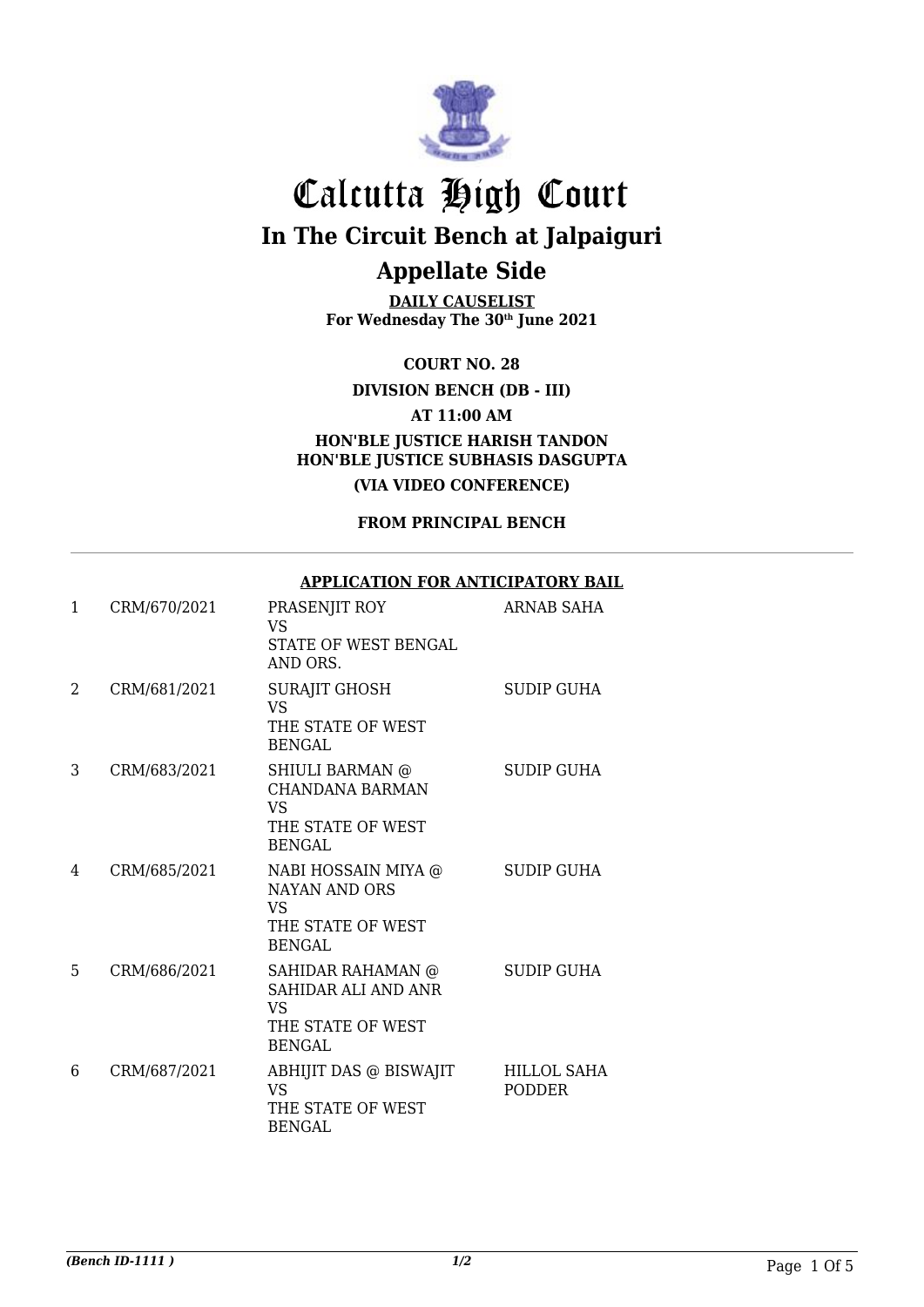| 7  | CRM/689/2021    | SUKHBIR SINGH @<br><b>SUKHABIR SINGH</b><br><b>VS</b><br>THE STATE OF WEST<br><b>BENGAL</b>      | <b>HILLOL SAHA</b><br><b>PODDER</b>    |  |
|----|-----------------|--------------------------------------------------------------------------------------------------|----------------------------------------|--|
|    |                 | <b>APPLICATION FOR BAIL</b>                                                                      |                                        |  |
| 8  | CRM/658/2021    | KRISHNA CHHETRI<br><b>VS</b><br>THE STATE OF WEST<br><b>BENGAL</b>                               | MADHUSHRI DUTTA                        |  |
| 9  | CRM/674/2021    | DINESH BARMAN AND ANR<br><b>VS</b><br>THE STATE OF WEST<br><b>BENGAL</b>                         | <b>SATARUDRIYA</b><br><b>MUKHERJEE</b> |  |
| 10 | CRM/680/2021    | RASHIDUL ISLAM AND ANR<br><b>VS</b><br>THE STATE OF WEST<br><b>BENGAL</b>                        | <b>HILLOL SAHA</b><br><b>PODDER</b>    |  |
| 11 | CRM/682/2021    | BALLAV SARKAR @ RADHA<br><b>BALLAV SARKAR</b><br><b>VS</b><br>THE STATE OF WEST<br><b>BENGAL</b> | <b>HILLOL SAHA</b><br><b>PODDER</b>    |  |
| 12 | CRM/684/2021    | MD. NIJAMUDDIN SAYYED<br><b>VS</b><br>THE STATE OF WEST<br><b>BENGAL</b>                         | <b>ANIRUDDHA BISWAS</b>                |  |
| 13 | CRM/688/2021    | KHOKON DEBNATH<br><b>VS</b><br>THE STATE OF WEST<br><b>BENGAL</b>                                | <b>JAYDEEP KANTA</b><br><b>BHOWMIK</b> |  |
|    |                 | <b>APPLICATION</b>                                                                               |                                        |  |
| 14 |                 | IA NO. CRAN/1/2021 RAMESH MANJU BISHNOI@<br>RAMESH MANJU BISHNOY@<br>RAMESH KUMAR BISHNOI        | PRITAM ROY<br>PRITAM ROY               |  |
|    | In CRM/497/2021 | <b>Vs</b><br>THE STATE OF WEST                                                                   |                                        |  |

BENGAL

*(Bench ID-1111 ) 2/2* Page 2 Of 5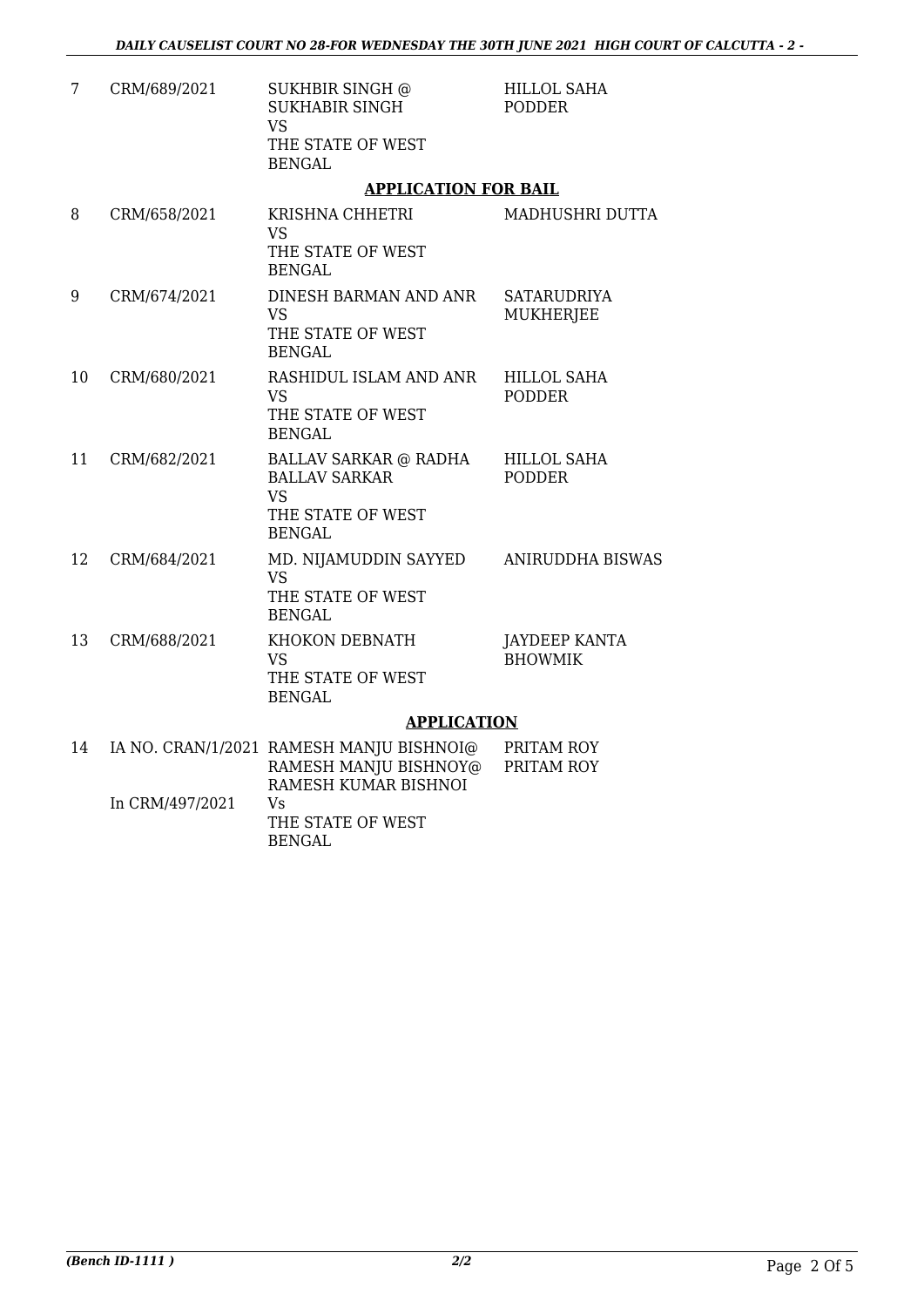

**DAILY CAUSELIST For Wednesday The 30th June 2021**

**COURT NO. 7 SINGLE BENCH (SB-IV) AT 11:00 AM HON'BLE JUSTICE SABYASACHI BHATTACHARYYA (VIA VIDEO CONFERENCE)**

**FROM PRINCIPAL BENCH**

**CIRCUIT BENCH MATTER WILL BE TAKEN UP FIRST**

#### **CIVIL MOTION**

| CO/64/2021 | MITALI ROY GUHA<br>VS<br>MIHIR GUHA AND ORS    | DEBORSHI DHAR  |
|------------|------------------------------------------------|----------------|
| CO/65/2021 | KOUSHIK DE SARKAR<br>VS<br>SURANJANA DE SARKAR | PRANTICK GHOSH |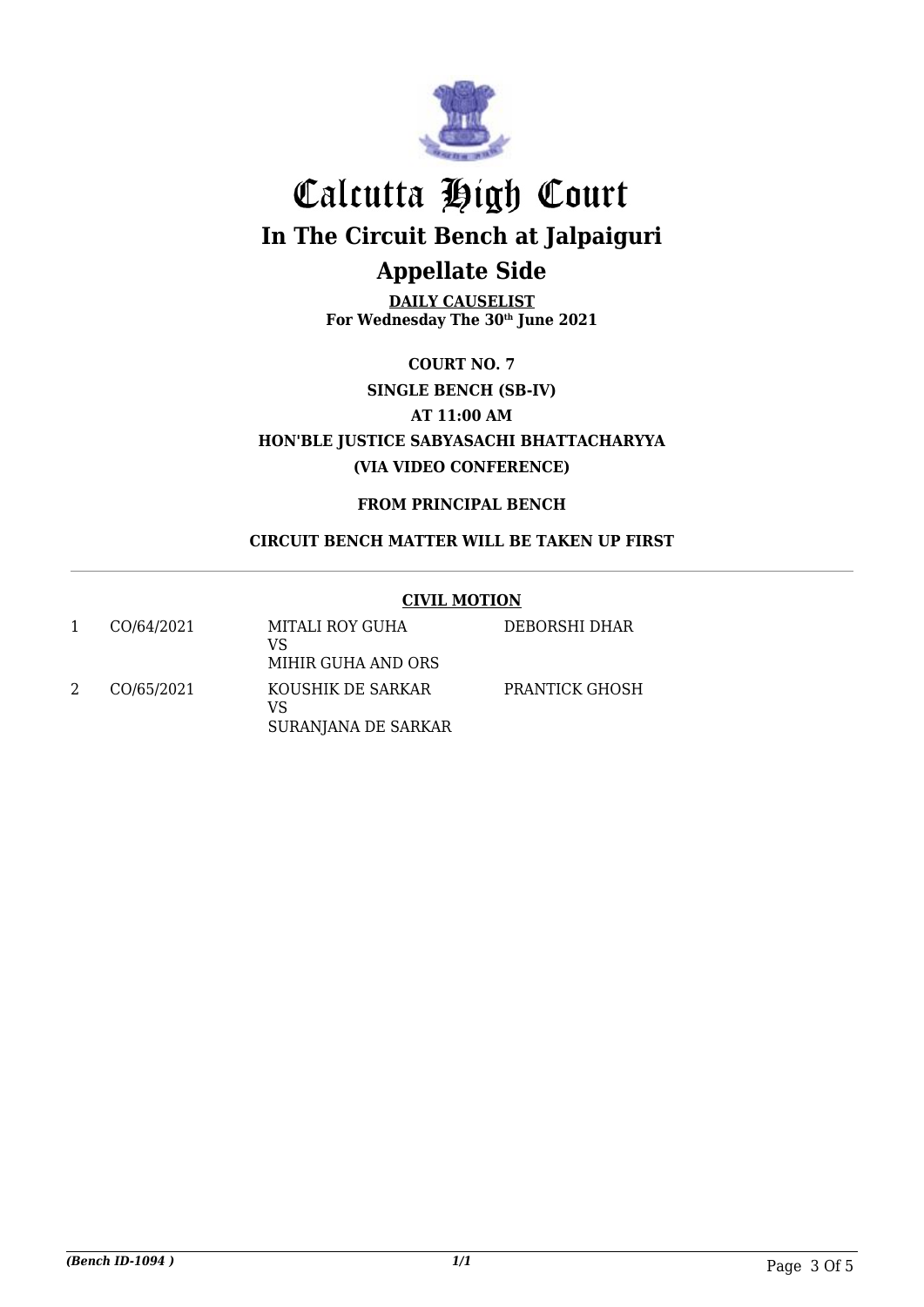

**DAILY CAUSELIST For Wednesday The 30th June 2021**

**COURT NO. 24 SINGLE BENCH (SB - IX) AT 11:00 AM HON'BLE JUSTICE AMRITA SINHA (VIA VIDEO CONFERENCE)**

**FROM PRINCIPAL BENCH**

#### **MOTION**

1 WPA/1085/2021 PHURBA LAMA

VS STATE OF WEST BENGAL AND ORS.

SUBHASIS SAHA